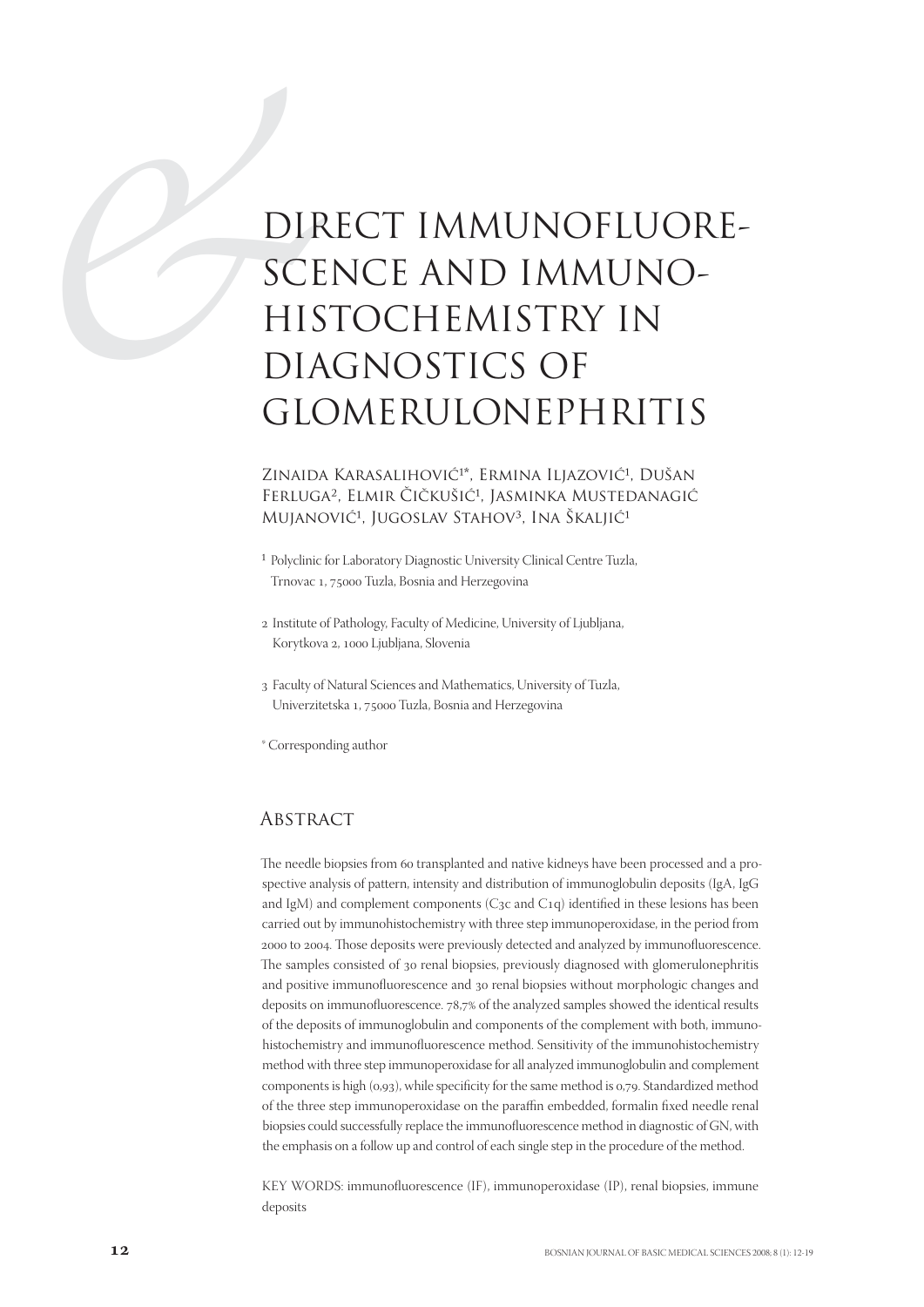# **INTRODUCTION**

The approaches to morphologic analysis of renal biopsies are limited, as is the number of pathognomic morphological changes. One of the key elements for diagnosis of glomerulonephritis is the finding of immunoglobulin deposits and deposits of complement components exclusively analyzed by the method of direct immunofluorescence (DIF), which has been a gold standard for diagnosis of immunological lesions on renal biopsies for half a century  $(1)$ . Even though it is technically relatively simple laboratory method, it is not an easy task to perform with high quality results. This method is also highly sensitive and specific, although the fluorescence is not permanent, and its documentation is only possible with quality microphotography, which is not always available. For immunofluorescence analysis, in notable number of cases "locating" fluorescent immune deposits in the context of morphological picture is complicated, due to hardly noticeable signal. The reasons mentioned above led to development and use of immunohistochemistry method on paraffin tissue sections, instead of DIF method  $(2,3)$ . If immunohistochemistry method would allow satisfactory view of immune deposits, a form of microscopic diagnostics in which immune deposits could be viewed in context of clearly discernable and quality background, would be provided. At the same time, stable slides would be secured, for further analysis of immune deposits  $(4)$ . The objective of our work was to analyze distribution, pattern and intensity of immunoglobulin (IgA, IgG, IgM) and complement components ( $C_3c$  and  $C_1q$ ) on renal biopsies using immunohistochemistry method of three step immunoperoxidase, and compare sensitivity of this method to the method of direct immunofluorescence.

# Materials and Methods

## **Renal tissue samples**

The paper represents retrospective-prospective study which involves detection and analysis of distribution, pattern and intensity of immunoglobulin deposits (IgG, IgA, IgM) and complement components  $(C_3c$  and  $C_1q$ by immunohistochemistry method of a three step immunoperoxidase in the 60 renal biopsies from the archive of Department of Pathology, Polyclinic for laboratory diagnostics of University Clinical Center in Tuzla, in the period from 2000 to 2004. Previously performed detection of immune deposits done by immunofluorescence method on the same biopsy samples represents control group. Out of 60 examined, 30 biopsies were chosen by

the random selection method from the pool of 97 biopsies, with previously diagnosed glomerulonephritis and confirmed positive result deposits of immunoglobulin and complement components by immunofluorescence method. A second group includes 30 biopsies without apparent glomerular morphological changes and with the absence of immunoglobulin and complement components deposits analyzed by immunofluorescence method. All of the biopsy samples were adequately fixed and contained enough renal tissue for additional analysis.

## **IF Technique**

All of the tissue samples have been transported to Department of Pathology in physiological solution, according to standard operating procedure for renal biopsies and treated with method of cold fixation upon arrival. Antibodies labeled with fluorescein-isothiocyanate (FITC) against human immunoglobulin (IgA, IgG, IgM) and complement components ( $C_3c$  and  $C_1q$ ) were applied on histology sections 4μm thick (Table1). All antibodies are manufactured by DAKO, Glostrup, Denmark. Slides are analyzed by microscope Diastar Reichert-Jung with an appropriate filter for FITC fluorescence. A pattern and distribution of immune deposits were analyzed qualitatively, while the intensity was determined semi-quantitatively by 4 degree scale from  $\sigma$  to  $3+$ , as follows: complete absence of deposit (o), mild  $(1+)$ , moderate  $(2+)$ , strong  $(3+)$  intensity. Upon completion of DIF analysis tissue cylinders were fixated in  $4%$  buffered formaldehyde (pH  $7,2-$ ,), paraffin embedded, and histology sections μm thick were stained with hematoxylin eosin method for the analysis of basic light microscopic morphological marks and following special staining; Periodic acid-Schiff reagents (PAS), Trichrom-Masson, Van Gieson-Weigert, Impregnation with silver according to Jones. Samples are analyzed with Diastar Reichert-Jung light microscope with the goal of determining the type and stage of morphologic changes of all of the components of renal tissue. Classification was done according to the criteria of WHO for glomerular diseases and Banff 97 work classification for renal transplantation pathology  $(5,6)$ .

| Detected<br>antigen | Clone      | Antibody<br>(mg/l) | <b>Dilution</b> |  |
|---------------------|------------|--------------------|-----------------|--|
| IgA                 | Polyclonal | 200                | 1:50            |  |
| IgG                 | Polyclonal | 400                | 1:50            |  |
| IgM                 | Polyclonal | 400                | 1:50            |  |
| C3c                 | Polyclonal | 400                | 1:50            |  |
| . Ta                | Polyclonal | 1100*              | 1:30            |  |

\* Total protein concentration

TABLE 1. Antibodies used for DIF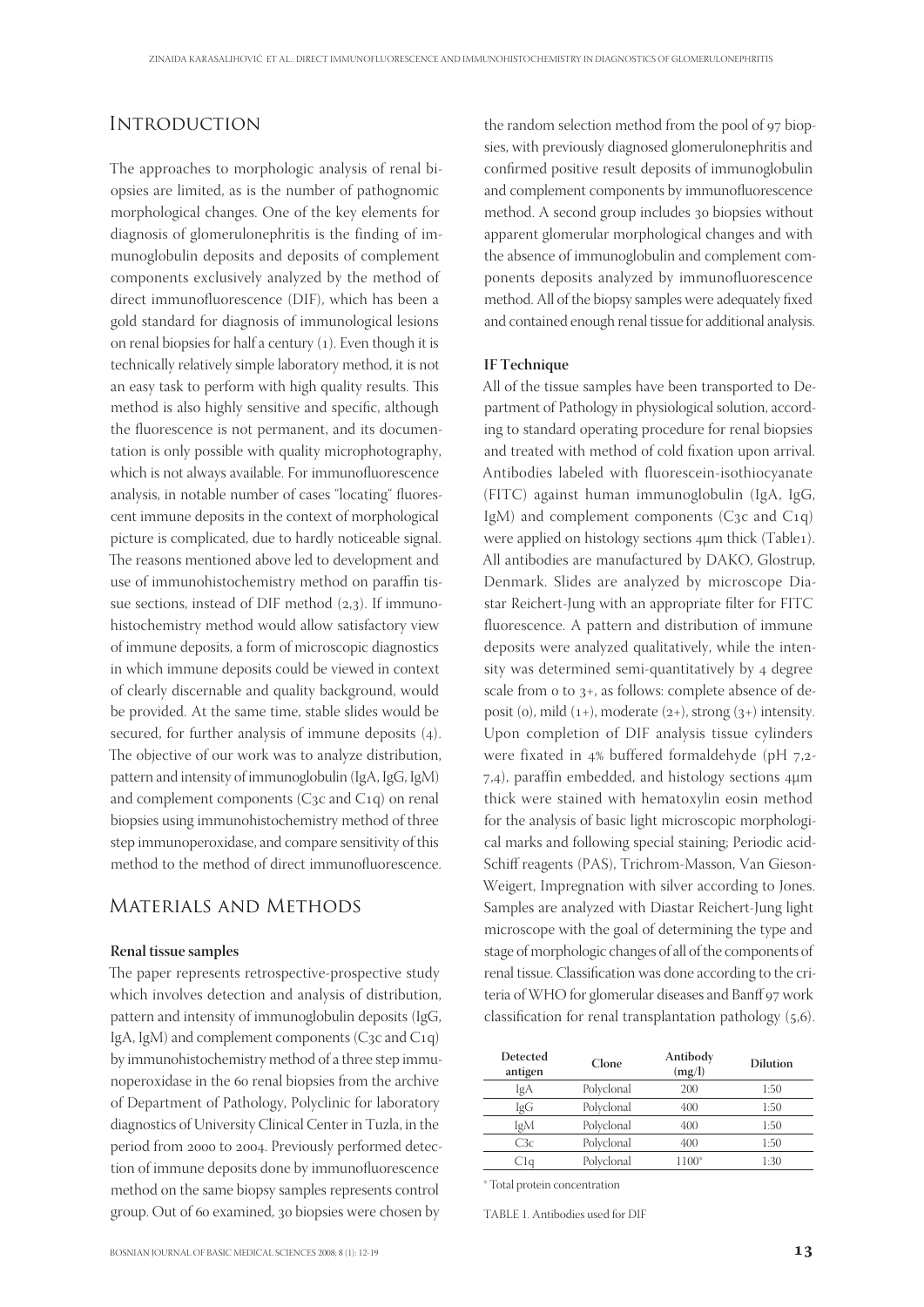## **IP Technique**

Paraffin blocks of the same tissue cylinders are treated according to protocol for immunohistochemistry method of three step immunoperoxidase with streptavidine (IP). Histology sections μm thick were placed on organosilan pretreated slides and incubated over night on 37°C. Slides were deparaffinized in xylol-ethanol at room temperature and incubated 30 minutes in  $1.5\%$  H2O2 in methanol because of blocking of the endogenous activity of peroxidase. Retrieval of antigens with the process of proteolytic enzyme digestion was performed with pretreatment of slides in Pronase (Roche, Manheim, Germany, 0,01g-0,02g/100ml Sodium dodecyl sulfate, pH =7,8) at  $37^{\circ}$ C in duration of 6 minutes, with the exclusion of slides with determined presence of IgM deposits, pretreated in citrate buffer (10 mmol/dm3,  $pH=6,0$ ) at 100°C in duration of 10 minutes. Next step is treatment of histology slides with avidine-biotin blocking solution in duration of 10 minutes, two times at room temperature (Dako Cytomation, Carpinteria, USA). Histology slides were mounted on appropriate carriers and placed in center for immune-staining Sequenza-Shandon where all stages of incubation were performed. Pre-incubation stage of 15 minutes with 10% normal fetal calf serum is followed with procedure of three step immunoperoxidase. In the first stage slides are incubated with primary antibodies in duration of 60 minutes. Following antibodies were used: IgA, IgG, IgM, C3c and C1q, all manufactured by DAKO, Glostrup, Denmark (Table 2). In the second stage incubation in duration of 30 minutes is performed with biotin labeled anti-rabbit antibody. Incubation in the third stage is done with streptavidine labeled peroxidase in duration of 30 minutes. Washes between incubation are done with phosphate buffered saline. Peroxidase activity is developed with 3,3 diaminobenzidine tetrachloride solution and H2O2 substrate. Contrast staining is done with hematoxylin, and upon dehydratation slides were mounted with Canadian balsam. Evaluation of technical quality of slides treated with immunohistochemistry method of three step immunoperoxidase is performed by light microscope. The quality of specimen is evaluated as unsatisfactory in

| Detected<br>antigen | Clone      | Antibody<br>(mg/l) | Dilution § |  |
|---------------------|------------|--------------------|------------|--|
| IgA                 | polyclonal | 2200               | 1:15000    |  |
| IgG                 | polyclonal | 5900*              | 1:15000    |  |
| IgM                 | polyclonal | $6000*$            | 1:15000    |  |
| C3c                 | polyclonal | 7000               | 1:20000    |  |
| Cla                 | polyclonal | 3700*              | 1:20000    |  |
|                     |            |                    |            |  |

\* Total protein concentration

§ Buffered saline solution, pH 7,8

TABLE 2. Antibodies used for IP

cases with present non specific positive staining of adhering serum proteins in glomerular and peritubular capillaries, consequence of poor proteolysis and indirectly an indication of inadequate antigen retrieval  $(2,7)$ . Samples observed under light microscope exhibiting tissue damage in pattern of dissolution of cytoplasm and/or cell nuclei as a consequence of an excessive digestion are also evaluated as samples of inadequate quality. In both cases analysis has been repeated on the new sections of the same tissue samples. Immunoglobulin and complement components deposits were analyzed under light microscope Olympus BX40, qualitatively and semi-quantitatively, according to the same module that is used in the method of direct immunofluorescence (distribution, pattern and intensity), and results are compared to written description of findings performed by immunofluorescence method.

## **Statistical analysis**

All analyzed samples are included in 2x2 table of paired samples in which immunofluorescence method was regarded as the reference test. Statistical analysis has been calculated with the continuity correction included and referred to the chi-square distribution for probability with 1df (McNamara test).

# **RESULTS**

# Comparison of immunofluorescence and **immunohistochemistry method**

#### **IgA**

In the  $47$  (78,3%) biopsy samples of the examined group, finding of IgA deposit by IP was identical to DIF finding according to intensity, distribution and pattern of deposits (Figure 1). In  $5(8,3\%)$  cases intensity of deposits found by IP was more expressed (Figure  $5$ ), in  $1$  ( $1,7%$ ) case DIF found deposits were of stronger intensity, while the pattern and distribution of deposits inside glomerules were identical . In 6 (10%) cases presence of IgA deposit in biopsy samples was observed by IP with a negative immunofluorescence finding, while  $1 (1,7%)$  case had a positive immunofluorescence finding deposits of this immunoglobulin were not observed by IP. Statistical analysis has shown high specificity  $(0,93)$  and sensitivity  $(0,88)$  of IP method. Predicted value of positive test for IP method was 0,93. Statistically significant difference was not found in predictions of these two methods (Chi= $0,16, P=0,68$ ).

## **IgG**

In total of  $49$  ( $81,6\%$ ) renal biopsies finding of IgG depos-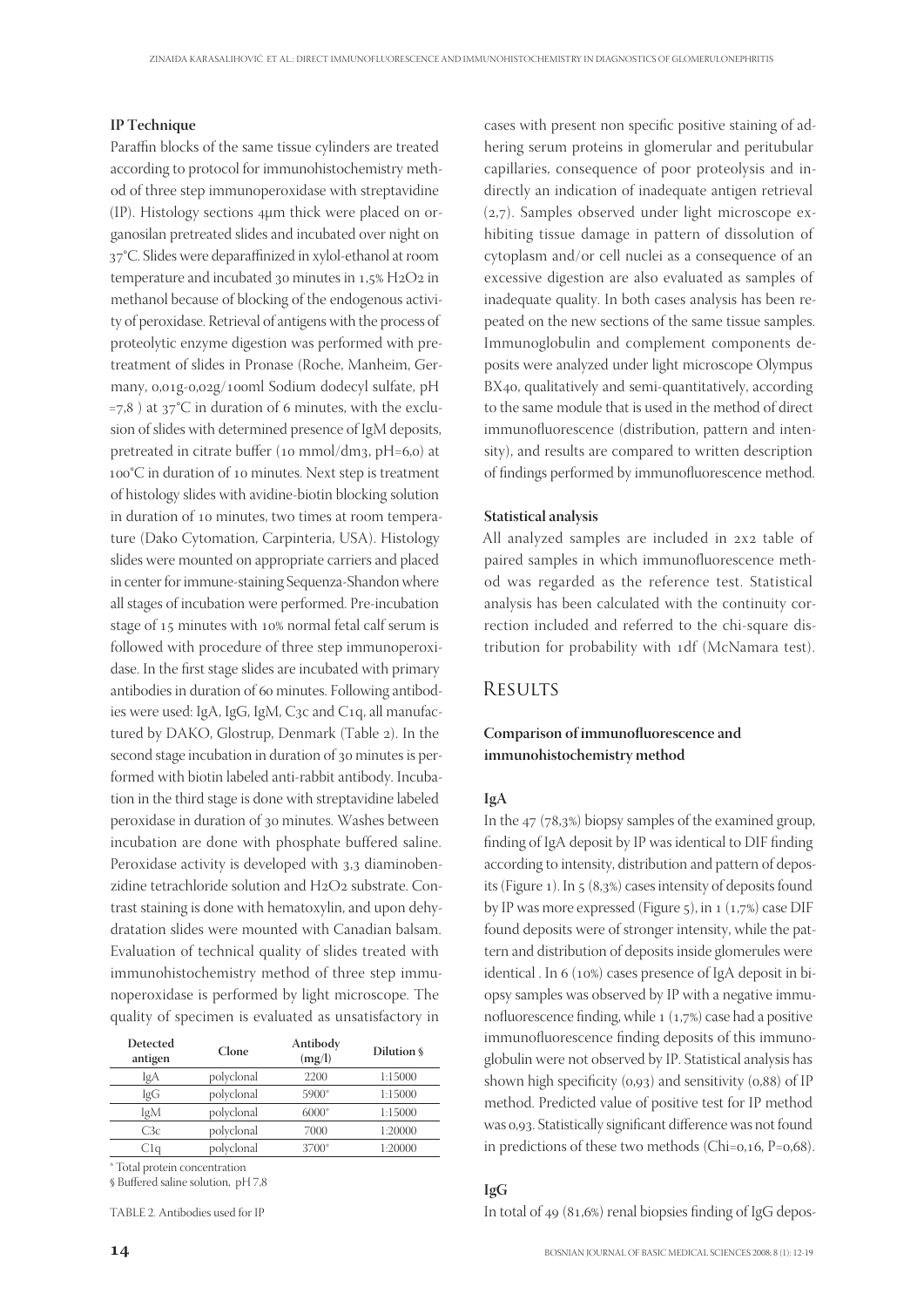it by immunohistochemistry method of three stage immunoperoxidase was identical to immunofluorescence finding according to intensity, distribution and pattern of deposit. In  $3(5\%)$  cases IP method showed deposits were more expressed according to intensity, while in  $(1,7\%)$  case DIF deposits were of stronger intensity, with identical distribution inside glomerules and pattern of deposit. In  $4(6,7%)$  cases IP method showed presence of



FIGURE 1. IgA granular deposits intensity (Immunofluorescence, 400x)



FIGURE 3. C1q granular and "smudgy" deposits (Immunofluorescence, 400x)



FIGURE 5. IgA focal granular deposits (Immunoperoxidase,  $400x$ 

IgG deposit in biopsy samples with negative DIF finding, and in  $3(5\%)$  cases with positive DIF finding, IP deposits of this immunoglobulin were not observed. Statistically significant difference was not found in predictions of these two methods (Chi= $o, P=1$ ). Statistical analysis showed high specificity  $(0,87)$  and sensitivity  $(0,90)$  of immunohistochemistry method. Predictive value of positive test for immunohistochemistry method was 0,87.



FIGURE 2. IgM focal granular deposits (Immunofluorescence, 400x)



FIGURE 4. C3c granular and linear deposits (Immunofluorescence, 400x)



FIGURE 6. IgM focal granular deposits (Immunoperoxidase,  $400x$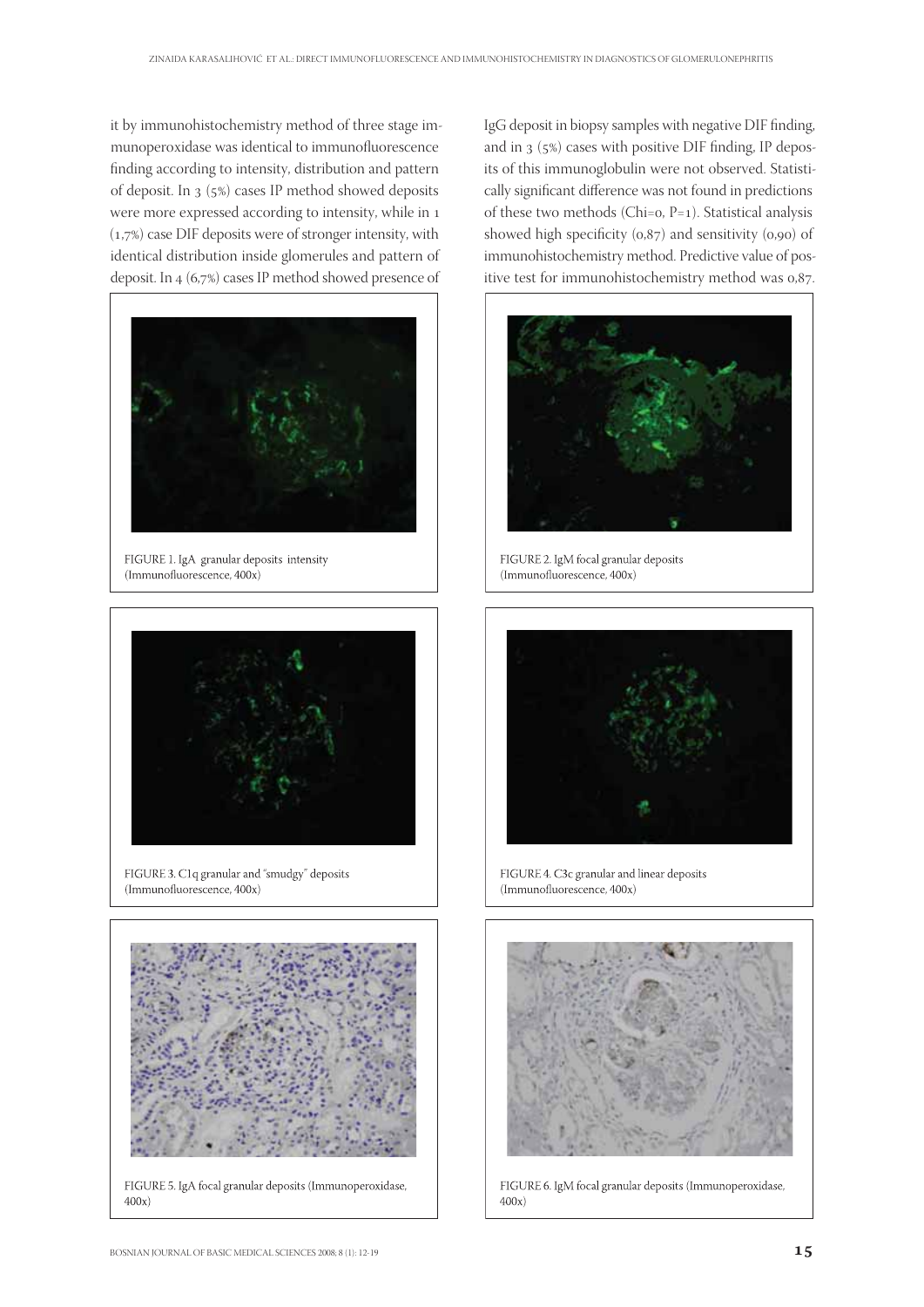

FIGURE 7. C1q focal granular deposits (Immunoperoxidase,  $400x$ 

## **IgM**

In total of  $49$  ( $81,6\%$ ) renal biopsies finding of IgM deposit by immunohistochemistry method of three stage immunoperoxidase was identical to finding of immunofluorescence method according to intensity, distribution and pattern of deposit (Figures 2,6). Immunohistochemistry evidence of deposits was of stronger intensity in  $(3, 6)$  cases, while in  $(3, 3)$  samples DIF method detected deposits of stronger intensity. In  $6 \text{ (10\%)}$  cases IP detected IgM deposits on samples with previous negative DIF finding. Statistically significant difference in predictions of DIF and method of three step immunoperoxidase was not found (Chi= $4,17$ , P=0,412). Statistical analysis indicates high specificity  $(0,81)$  and sensitivity (1) of IP method. Predictive value of positive test for immunohistochemistry method is  $0.82$ .

## $C_3c$

In  $51$  (85%) analyzed biopsies, finding of C<sub>3</sub>c deposit and complement components, finding of IP method was identical to DIF finding according to intensity, pattern and distribution of deposits (Figures 4,8). In  $(1,7\%)$  case intensity of deposits detected by IP had slightly stronger expressed. In  $7$  (11,6%) cases IP method demonstrated presence of C3c in biopsies which had negative DIF finding, and  $1$  (1,7%) case with positive DIF finding IP method did not detect deposit of this complement component. Statistically significant difference was not found in predictions of these two methods (Chi= $3,125$ , P=0,077). High sensitivity (0,96) and specificity  $(0,80)$  of method of three step immunoperoxidase was determined with statistical analysis. Predictive value of positive test for this method is  $0.77$ .

## $C<sub>1</sub>q$

In  $40 (65,7%)$  biopsy samples of both groups, immunohistochemistry finding of deposit C1q complement com-



FIGURE 8. C3c granular deposits (Immunoperoxidase, 400x)

ponent was identical to finding of DIF (Figure 3), and in all cases with present deposits they had identical intensity, pattern and distribution. In 20  $(33,3%)$  cases analyzed by IP method presence of deposit C<sub>1</sub>q was found in biopsy in which DIF finding was negative. All detected deposits in these biopsies had intensity of  $1+$  and granular shape localized in the wall of glomerular capillaries (Figure 7). In predictions for the two compared methods statistically significant difference (Chi= $15,05$ , P= $0,0001$ ) has been found. The evidence is high sensitivity  $(1)$  and low specificity (0,64) of immunohistochemistry method of three step immunoperoxidase. Predictive value of a positive test for immunohistochemistry method is 0,17.

#### **In general**

A comparison of the results for all analyzed immunoglobulin and complement components established that in  $236$  (78,7%) samples findings were identical for both methods. In  $17$  (5,6%) renal biopsies with positive finding with both methods, deposits of various intensities are detected. In  $41$  (13,7%) tissue sample with previously negative DIF finding IP method detected deposits of all immunoglobulin and complement components. In  $6(2%)$ cases IP did not confirm presence of deposits in biopsy samples with previously positive immunofluorescence.

| <b>Antibodies</b> | Method | <b>Negative</b> | Positive       |                 |
|-------------------|--------|-----------------|----------------|-----------------|
|                   |        |                 | Intensity $1+$ | Intensity $2 +$ |
| IgA               | DIF    | 32              | 25             | 3               |
|                   | IP     | 26              | 24             | 10              |
| IgG               | DIF    | 31              | 27             | 2               |
|                   | IP     | 30              | 26             | 4               |
| IgM               | DIF    | 33              | 25             | 2               |
|                   | IP     | 26              | 31             | 3               |
| C3c               | DIF    | 35              | 25             | $\left($        |
|                   | IP     | 29              | 30             |                 |
| C1q               | DIF    | 56              | 4              | $\left($        |
|                   | IP     | 36              | 22             | $\overline{2}$  |

TABLE 3. Presence and intensity of immunoglobulin and complement components deposits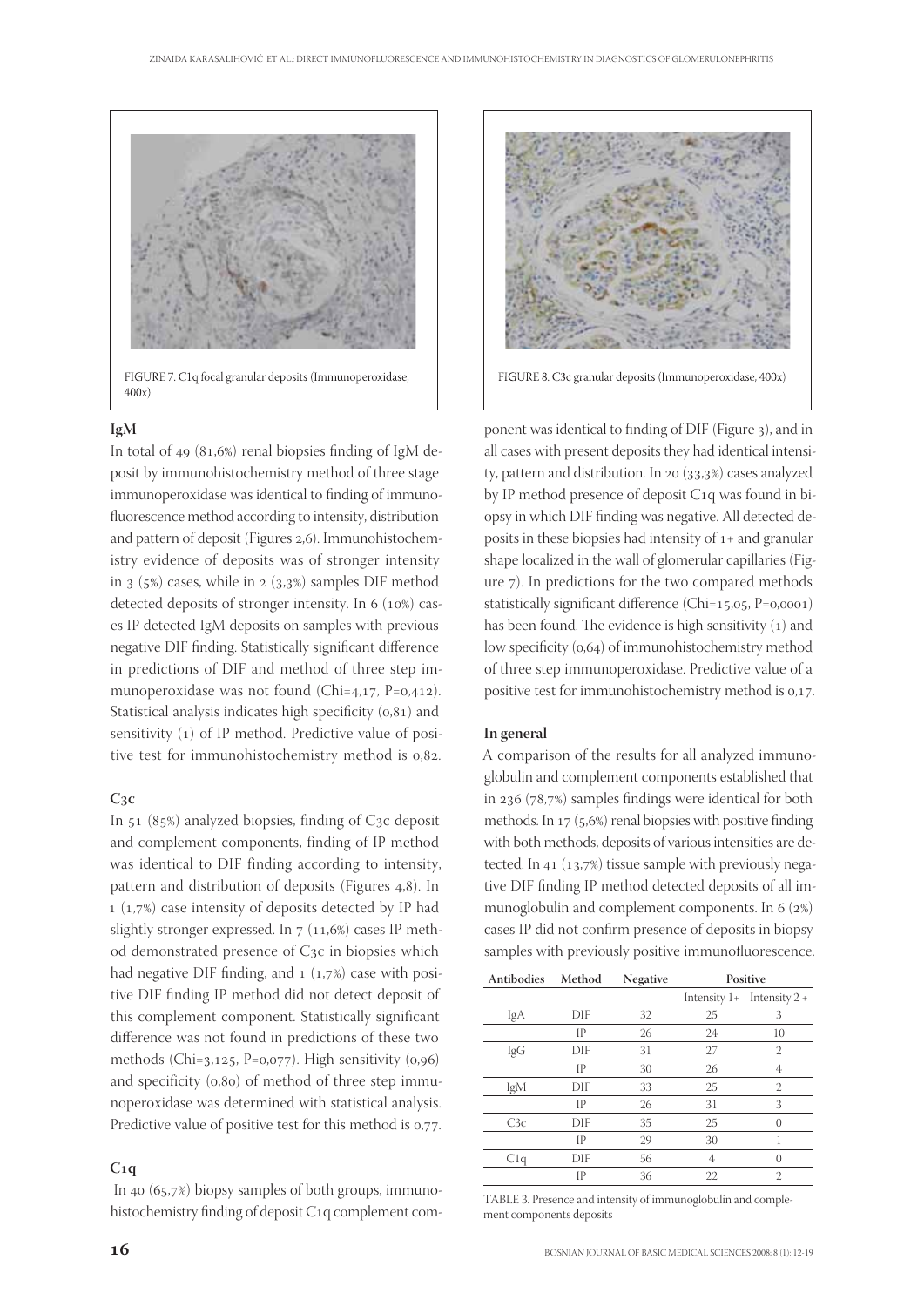| DIF/IP | $+/+)$ | $(-/ +)$ | $(+/-)$ | $(-/-)$ | Number | Sensitivity | Specificity |
|--------|--------|----------|---------|---------|--------|-------------|-------------|
| IgA    | $\sim$ |          |         | 26      | 60     | 0.88        | 0,93        |
| IgG    | 26     |          |         |         | 60     | 0.9         | 0,87        |
| IgM    | 28     |          |         | 26      | 60     |             | 0,81        |
| C3c    | 24     |          |         | 28      | 60     | 0.96        | 0,8         |
| CΙσ    |        | 20       |         | 36      | 60     |             | 0,64        |
|        | 109    | 43       |         | 143     | 300    | 0.93        | 0,79        |

TABLE 4. Results of immunofluorescence and immunohistochemistry method

Results acquired by comparison of the two methods for all analyzed antibodies are shown in Tables 3 and 4. Statistically significant difference was found in prediction of immunofluorescence method and method of three step immunoperoxidase (Chi= $20,45, P<0,0001$ ). Statistical analysis showed high sensitivity  $(0.93)$  of immunohistochemistry method, while specificity is 0,79. Predictive value of a positive test for this method is 0.74.

# Discussion

According to our knowledge and Molne report, only four studies, which compared immunofluorescence and immunohistochemistry method results of immune deposits detection in renal biopsies in a way to allow statistical comparison with our results, have been reported. (8) In three studies from earlier periods the authors compared results of DIF-e with immunohistochemistry method peroxidase-antiperoxidase, while Molne in his work used method of immunoperoxidase with Dako En Vision HRP system  $(8,9,10,11)$ . Considering that basic postulate for acquiring quality slides by immunohistochemistry method are standardized procedure and educated and experienced laboratory personnel, it was decided for the method of three step immunoperoxidase with streptavidine, which has been used in our lab in different tissue samples over one decade. This will possibly lead to eventual introduction of this method as a routine diagnostic procedure of renal disease in the future. Identical results acquired with comparison of DIF and immunohistochemistry method which in studies of MacIver, Sinclair and Howie is from 82% do  $88\%$  is higher from the value we obtained (78,7%), while the value from the study done by Molne and associates is somewhat lower  $(70,9\%)$   $(8,9,10,11)$ . Discrepancy between these results done by immunofluorescence and immunohistochemistry method in our and studies mentioned above is a consequence of distinction of application of criteria for determining uniformity of positive findings. We considered identical only findings in which deposits were of same intensity, while the same criteria was not taken in to consideration in compared studies. Statistical analysis in total results of the studies done by McIver and Sinclair did not found significant difference

BOSNIAN JOURNAL OF BASIC MEDICAL SCIENCES 2008; 8 (1): 12-19  $\qquad \qquad \qquad 17$ 

between DIF and IP in detection of immunoglobulin and complement components (9,10). In studies done by Howie, Molne and in our study significant difference between these two methods has been observed  $(p<0,001)$   $(8,11)$ . Looking independently at the results of individual immunoglobulin and complement components in both mentioned studies for IgA and IgG significant difference was not found, although our study found noticeable and statistically significant difference only in results of  $C_{1q}$ complement components. This significant difference, looked at in whole is a consequence of found differences in analysis of individual antibodies in the two compared methods. In the study done by Howie and associates  $C_3c$ is more often detected with fluorescent method, while in Molne's study C1q and IgM are more often detected by immunohistochemistry method  $(8,11)$ . In our study, all analyzed immunoglobulin and complement components are detected in certain number of renal biopsies with previously negative immunofluorescence finding. In the study done by Turner and associates in comparison of deposit findings for IgA, IgG, IgM and C<sub>3</sub>c by immunofluorescence and immunoperoxidase method in 200 of renal biopsies expressed uniformity in 81% to 90% cases (12). Difference in relation to percentage of identical findings in our study is caused by the fact that in mentioned study  $C_1q$  complement component was not analyzed, while our study reported decrease in percentage of identical findings  $(65,7\%)$ . In the study done by Jackson and associates in 1990, in 69 renal biopsies immunofluorescence method is compared with immunohistochemistry method of immunoalkaline phosphatase, with the difference that in our study alkaline phosphatase is used as a substrate for deposit labeling  $(13)$ . Uniformity of 85% for all compared antibodies (IgA, IgG, IgM, C<sub>3</sub>c, C<sub>1</sub>q and fibrinogen) is different from our results, probably a consequence of the difference in compared antibodies, due to the fact that in our study we did not analyze presence of fibrinogen deposits. In the reference to the role of complement activation in etiopathogenesis of glomerulonephritis, deposits of complement components have a diagnostic role, especially in determining glomerular damage in the context of systematic diseases. In our study in 11,6% cases we detected C<sub>3</sub>c deposits in biopsies with previously negative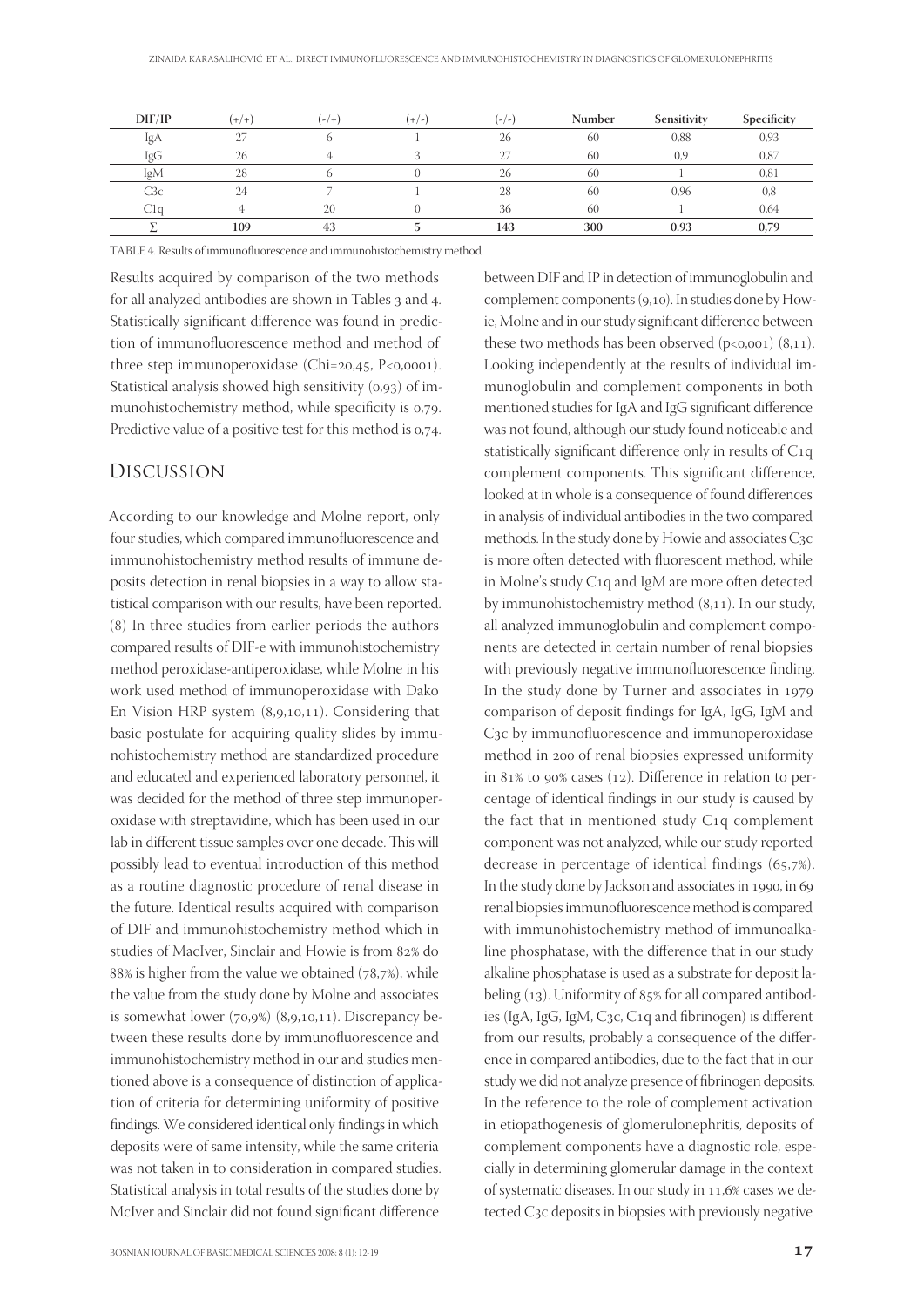immunofluorescence finding, differing from the results of Jackson and associates, where weak correlation with immunofluorescence finding was caused with increased number of immunohistochemistry negative/DIF positive findings  $(13)$ . This difference in results could be explained with the use of different pretreatments. In our study significant difference is found in detection of C<sub>1</sub>q complement component, which is by IP method detected in 20 renal biopsies with previously negative DIF finding. Large number of DIF negative/IP positive results could compromise specificity of used antibody for this antigen in fixed paraffin samples. According to the opinion of Molne  $(8)$ , it is more probable that during tissue preparation for immunofluorescence some factors are relocated or removed, which disables their retrieval and detection with this method. On the other hand, IP technique allows detection of antigens lost in the process of tissue preparation for immunofluorescence analysis, especially in the process of tissue washes. According to the research done on immunohistochemistry staining of renal tissue, especially for observation of immunoglobulin and complement components in deposits of immune complexes, the most effective pretreatment is the one with proteolytic digestion (9). Duration of digestion must be adjusted to the stage of fixation and thickness of histology sections which need to be constant. In our study sections paraffin embedded tissues previously fixed in 4% formaldehyde buffer were used. Duration of fixation process also needs to be standardized, depending on specimen dimensions, because it enables fast and uniform process of fixation, as a precondition for controlled antigen retrieval.

# CONCLUSION

Three step method of immunoperoxidase is sensitive and specific in determining deposits of immunoglobulin and complement components in renal biopsies, and it has certain advantages when compared to immunofluorescence method (2). Considering different results, in the use of this method, authors recommend parallel use of immunofluorescence and immunoperoxidase method as a way of results verification. According to the results of our study in the cases when the archive material was accessible and previous process of fixation standardized, retrospectively prospective study can exclude need for long lasting parallel use of two methods.

Standardized method of three step immunoperoxidase can represent progress toward elimination of immunofluorescence as a most significant method in detection of immune complex in renal biopsies. Each procedural step, including starting preparation of tissue sample, has to be controlled and standardized, for the purpose of getting reliable results. Excellent technical advancement in immunohistochemistry methods, wide use in all areas of pathology and well trained laboratory personnel will enable use of three step immunoperoxidase as an equivalent method in analysis of immune deposits in renal biopsies, especially in case when fresh tissue is not available for immunofluorescence.

## List of Abbreviations:

| Ig          | Immunoglobulin             |
|-------------|----------------------------|
| IF          | Immunofluorescence         |
| DIF         | Direct immunofluorescence  |
| <b>IP</b>   | Immunoperoxidase           |
| <b>FITC</b> | Fluorescein-isothiocyanate |
| <b>PAS</b>  | Periodic acid-Schiff       |
| <b>WHO</b>  | World Health Organization  |